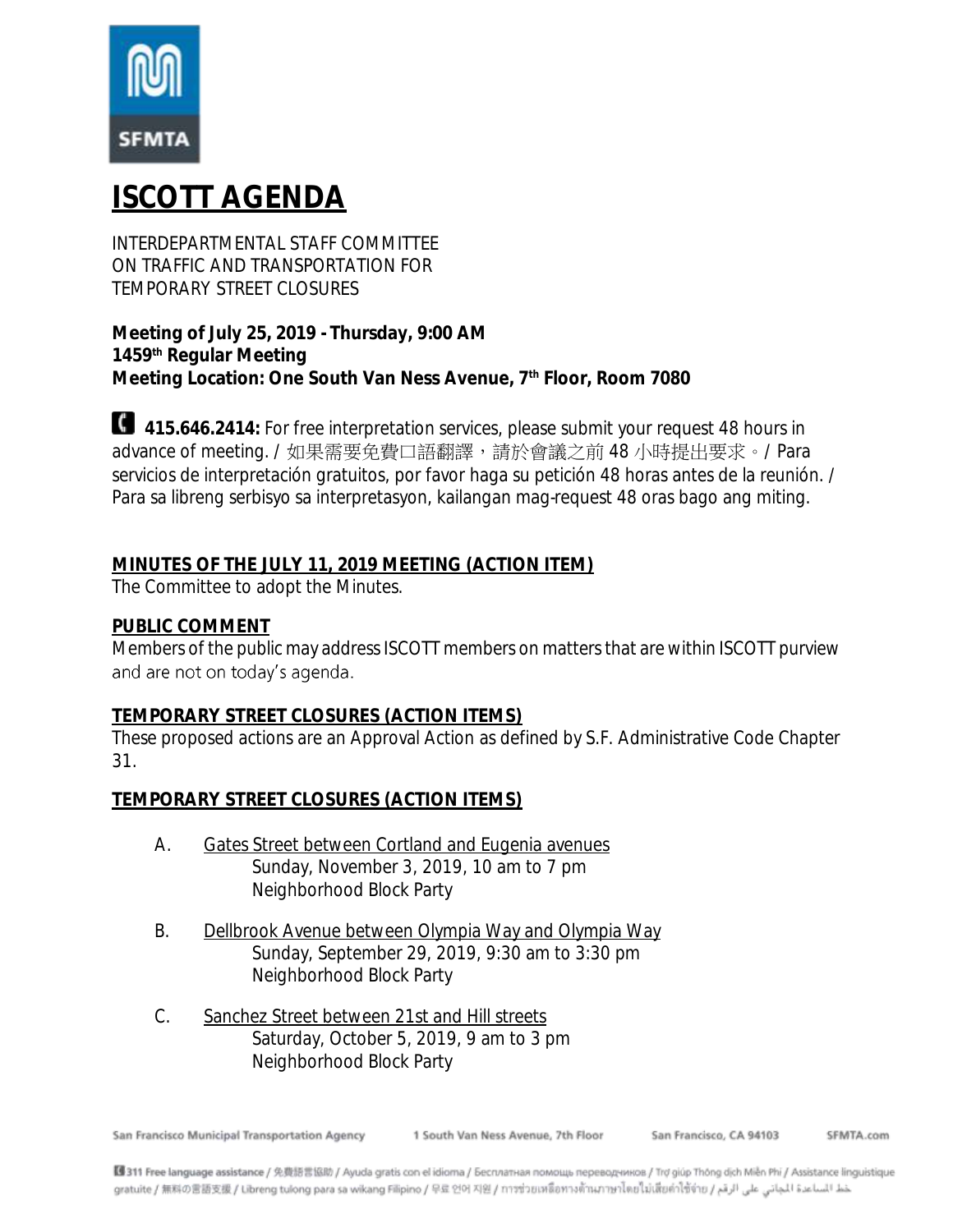

## **TEMPORARY STREET CLOSURES (ACTION ITEMS)**

- D. San Leandro Way between Monterey Boulevard and Darien Way Saturday, October 5, 2019, 11 am to 4 pm Neighborhood Block Party
- E. 26th Street between Noe and Sanchez streets Saturday, October 6, 2019, 10 am to 5 pm Neighborhood Block Party
- F. 10th Avenue between Lake and California streets Thursday, October 17, 2019, 4 pm to 10 pm Neighborhood Block Party
- G. Fair Oaks Street between 22nd and 26th streets Thursday, October 31, 2019, 5 pm to 8:30 pm Trick-or-Treat Block Party
- H. Jordan Avenue between California Street and Geary Boulevard; Commonwealth Avenue between California Street and Geary Boulevard (no intersections closed) Thursday, October 31, 2019, 5 pm to 9 pm Halloween Trick-or-Treating
- I. 21st Avenue between Kirkham and Lawton streets Sunday, October 6, 2019, 12 pm to 5 pm Neighborfest Event
- J. Filbert Street between Divisadero and Broderick streets Sunday, September 22, 2018, Noon to 3 pm Neighborfest Event
- K. 32nd Avenue between Moraga and Lawton streets Saturday, September 28, 2019, 11 am to 2:30 pm Neighborfest Event
- L. 32nd Avenue between El Camino Del Mar and California Street Friday, September 27, 2019, 4 pm to 8:30 pm Neighborhood Block Party
- M. Kirkham Street between 42nd and 43rd avenues Saturday, September 28, 2019, 9 am to 6 pm Neighborhood Block Party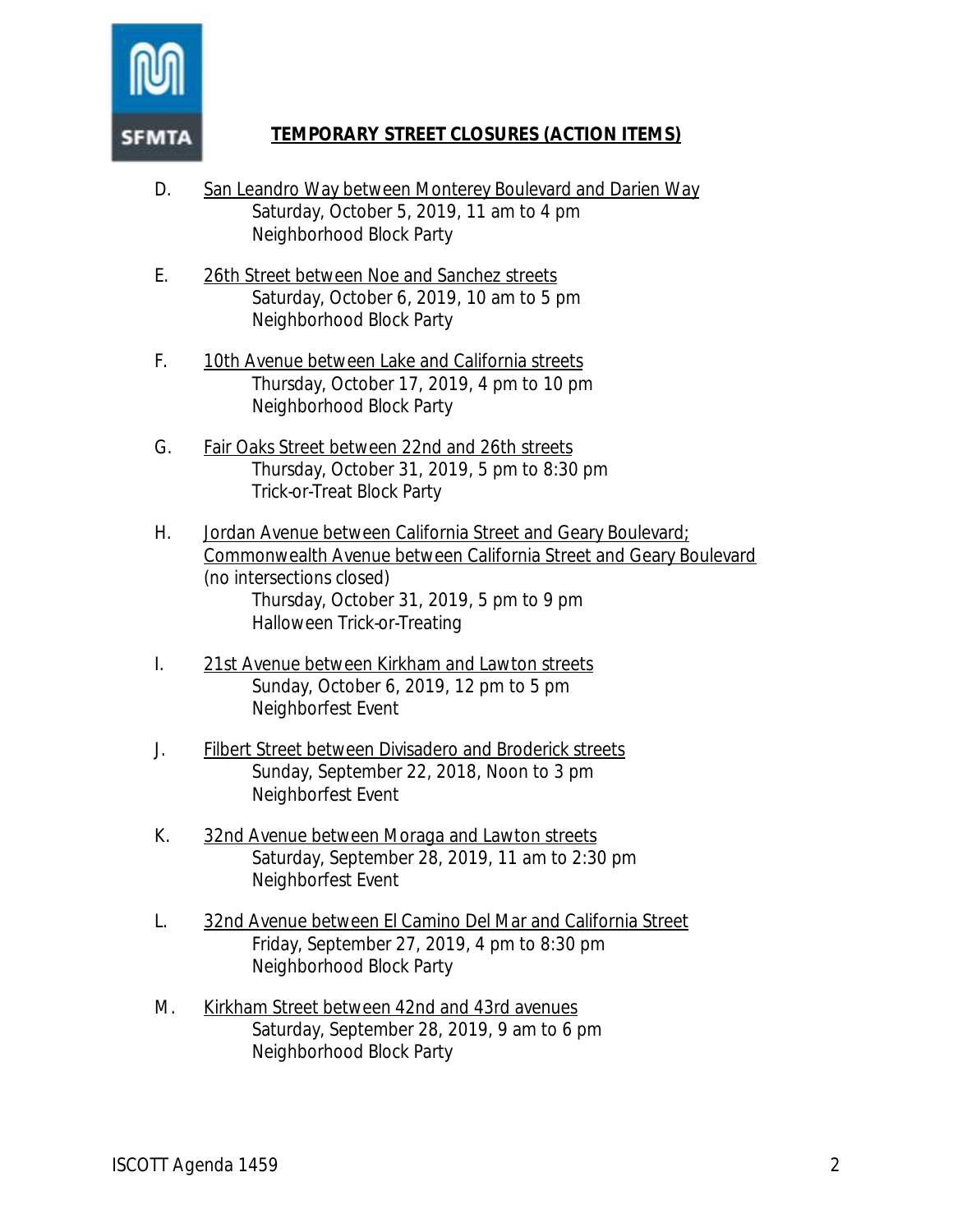

## **TEMPORARY STREET CLOSURES (ACTION ITEMS)**

- N. Otsego Avenue between Onondaga and Ocean avenues Saturday, August 10, 2019, 8 am to 4 pm Neighborhood Block Party
- O. Douglass Street between 18th Street and Caselli Avenue Saturday, August 24, 2019, noon to 4 pm Neighborhood Block Party
- P. Oakdale Avenue between 3rd and Lane streets Thursday, August 22, 2019, 3 pm to 10:30 pm Old Skool Café Gala
- Q. Sunnydale Avenue between Hahn and Sawyer streets Thursday, October 31, 2019, 5 pm to 9 pm Halloween Block Party
- R. Bluxome Street between 4th and 5th streets Sunday, August 25, 2019, 7 am to 7 pm Bluxome Street Fair
- S. Market Street between Noe and Eureka streets; Castro Street between 16<sup>th</sup> and 19<sup>th</sup> streets; 18<sup>th</sup> Street between Noe and Diamond streets; 17<sup>th</sup> Street between Noe and Market streets; Hartford Street between 17<sup>th</sup> and 19<sup>th</sup> streets; Collingwood Street between Market and 19<sup>th</sup> streets; Intersections: Market Street @  $17<sup>th</sup>$ , Castro, and Collingwood streets; Castro Street @ States Street; 17<sup>th</sup> Street at Market and Hartford streets; 18<sup>th</sup> Street at Hartford, Castro and Collingwood streets Sunday, October 6, 2019, 4 am to 10 pm Castro Street Fair
- T. Rose Street between Gough and Market streets Sunday, October 13, 2019, 7 am to 3 pm Fundraiser Event
- U. Filbert Street between Stockton and Powell streets Sunday, October 6, 2019, 8 am to 4 pm Blessing of the Fishing Fleet
- V. Jefferson Street between Hyde Street and Westerly Terminus Friday, October 11, 2019, 6 am to Sunday, October 13, 2019, 8 pm San Francisco Fleet Week